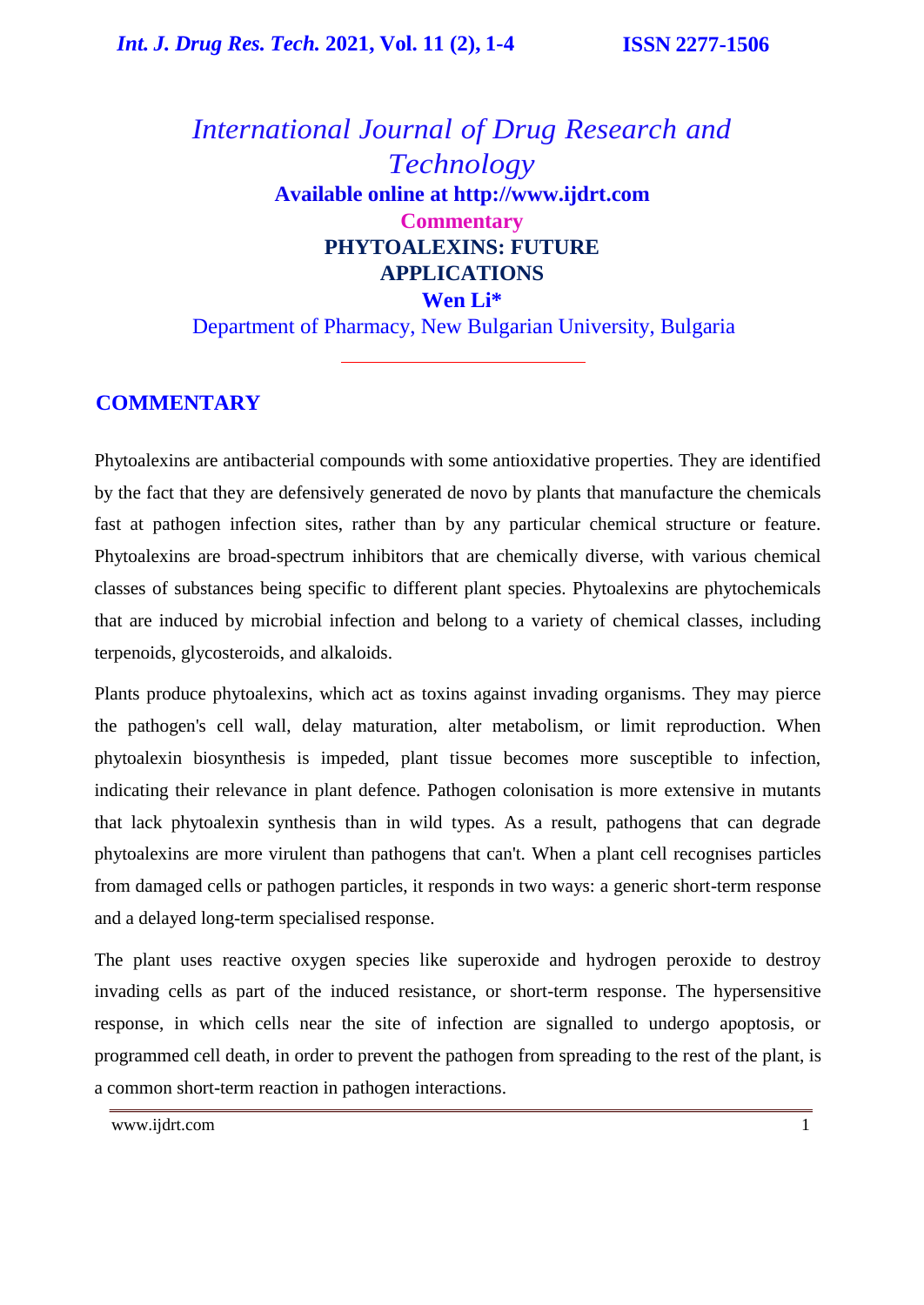# *Int. J. Drug Res. Tech.* **2021, Vol. 11 (2), 1-4 ISSN 2277-1506**

Long-term resistance, also known as systemic acquired resistance (SAR), is caused by plant hormones such as jasmonic acid, ethylene, abscisic acid, or salicylic acid communicating with the remainder of the plant. The signal causes widespread changes in the plant, including the expression of genes that guard against additional pathogen entry, such as enzymes involved in phytoalexin synthesis. When jasmonates or ethylene (both gaseous hormones) are produced from injured tissue, adjacent plants often respond by producing phytoalexins. These and other wound response aromatics appear to act as a message to herbivores, which are common disease vectors, that the plant is no longer edible. [requires citation] Also, as the old proverb goes, "an enemy of my enemy is my friend."

#### **Phytoalexins as antimicrobial agents**

Plants accumulate phytoalexins, which are antimicrobials that inhibit bacteria once the plant interacts with pathogenic germs. Plants produce phytoalexins in reaction to pathogen identification (an induced response mechanism), which leads in the secretion of powerful antimicrobials to infected locations. Phytoalexins' antibacterial properties could be used to treat human ailments caused by germs.

#### **Phytoalexin as anti-inflammatory, antitumor and anticancer agents**

Phytoalexins work as an anti-inflammatory drug through a poorly understood process that involves inhibiting the development of inducible nitric oxide synthases (NOS), which is implicated in the generation of a high concentration of NO in inflammation. Resveratrol, one of the most studied phytoalexins, inhibited the inflammatory response induced by lip polysaccharide (LPS) in colon cancer cell lines by inhibiting the signalling pathway, which could be related to a direct action on the nuclear transcription factor via phosphorylation inhibition or reversal of the level and expression of, for example, hepatic tumour necrosis factor-alpha, TNF-. Uncontrolled cell proliferation, the acquisition of metastatic traits, and complex connections between elaborate signalling networks characterise cancer as a multistep disease.

#### **Phytoalexin as anti-hyperglycemic agent**

Inappropriate insulin production or insulin resistance, or both, are pathophysiological pathways that contribute to hyperglycemia and, eventually, diabetes. Hyperglycemia can be caused by a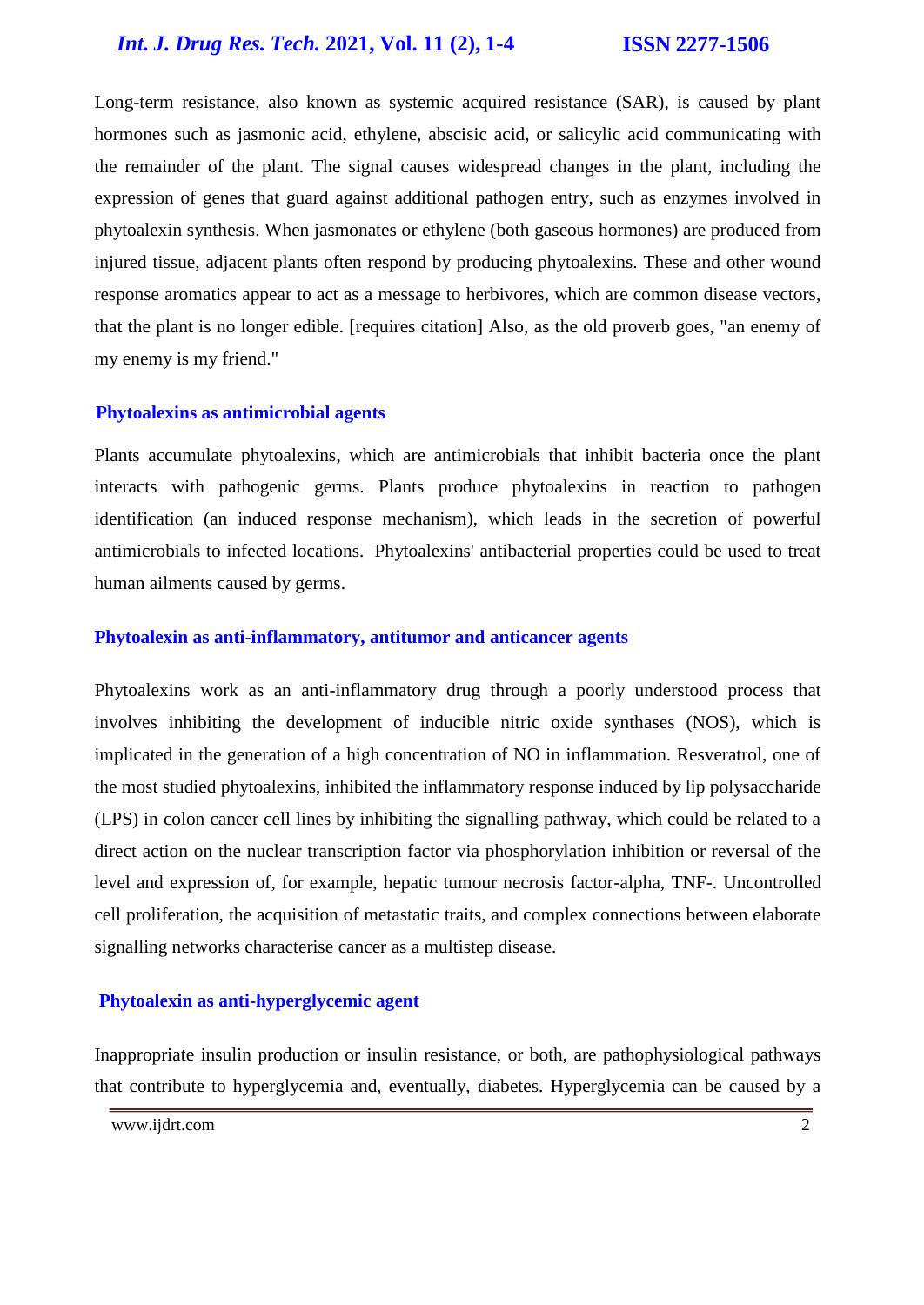decrease in the number of glucose transporters, a decrease in the number of insulin receptors, or a malfunction in tissue insulin signalling. And, as a result of the lack of carbs for energy metabolism, an absolute rise in hepatic glucose output exceeds glucose utilisation, resulting in protein waste.

## **Phytoalexin as anti-apoptotic and cardio protective agents**

Cardio-toxicity was mediated by increased myocardial cell death, mitochondrial malfunction, and a caspase-independent apoptosis mechanism. There's a lot of evidence that resveratrol can operate as an anti-apoptotic drug that protects the heart by inhibiting caspase-3 production and activation. A previous study found that concurrent administration/injection with resveratrol reduced the cardiotocic effects of doxorubicin, a cardiotoxic drug. The apparent benefit of resveratrol in the prevention of cardiovascular diseases, as well as other significant health conditions such as cancer prevention, obesity prevention, diabetes prevention, and neurodegenerative disease prevention, supports important future applications of phytoalexins in disease control in humans.

## **Phytoalexin in oxidative stress**

Surprisingly, continuous resveratrol administration reduced the formation of free radicals, which protected a variety of tissues from ischemia injury. Resveratrol's ability to reduce free radicals may protect neurons from the reactive oxygen species produced by ischemia-reperfusion. In rats, resveratrol injection boosted hippocampus NO (nitric oxide) production, which resulted in improved cerebral blood flow, which protected the animals against ischemia-induced neuron loss. Due to the fact that nitric oxide is a vascular dilator, it can increase arterial volume while lowering arterial pressure according to Boyle's law.